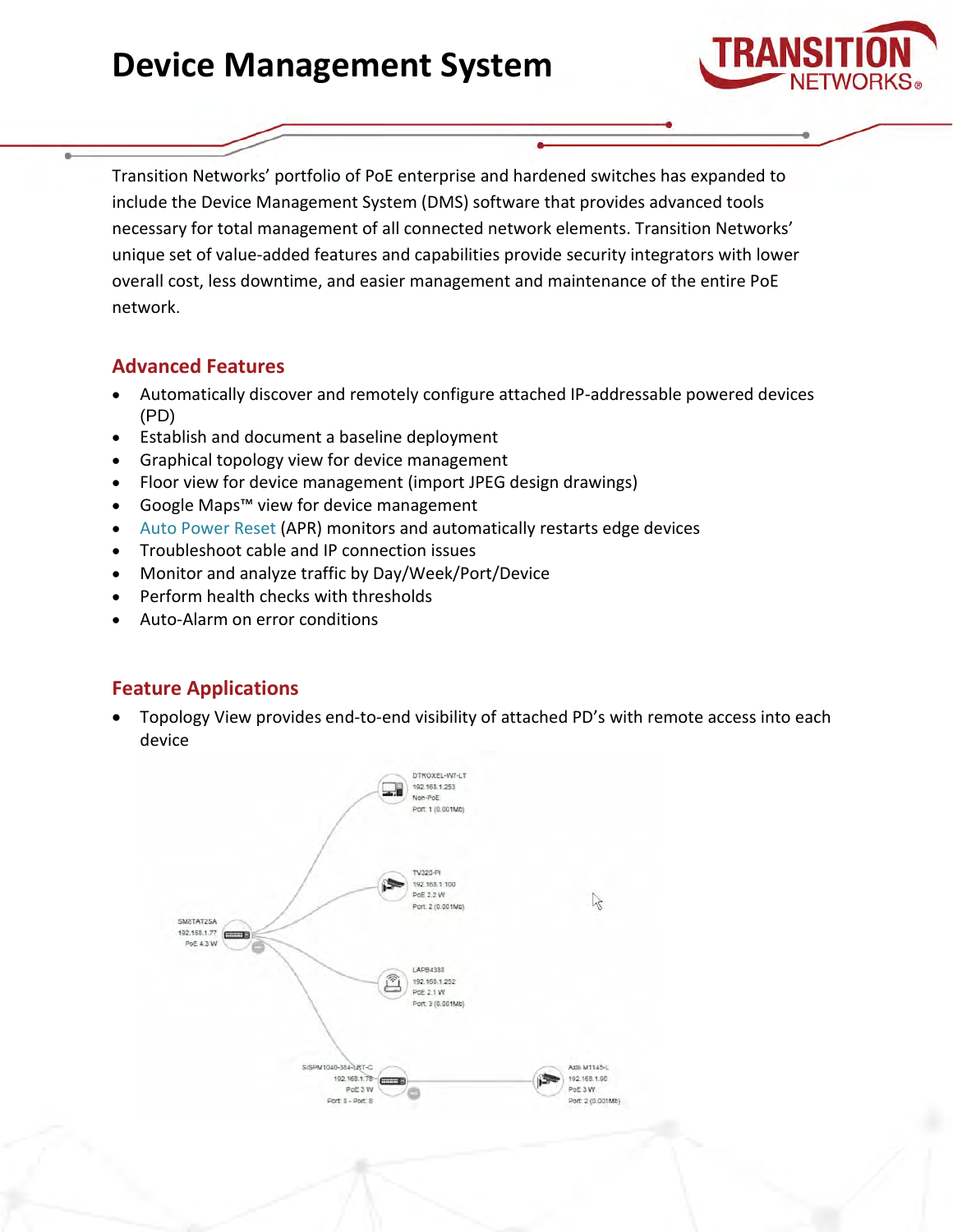

• Floor View allows the designer to import existing JPEGs of the floor and site drawings into the DMS



• Google Maps™ View allows the PDs to be visible by State, City, and Street Address



### **Device Management**

### **Direct Management of Attached PD**

Transition Networks' DMS allows you to manage your PoE network by clicking on the device and using the pop-up window interface. It shows the Device Type, Device Name, MAC Address, IP Address, and PoE Wattage used by the PD. It incorporates a dashboard feature which also allows the user to remotely log in, configure, monitor, and reboot the PD. This provides direct management and control of the attached devices from the switch port interface.

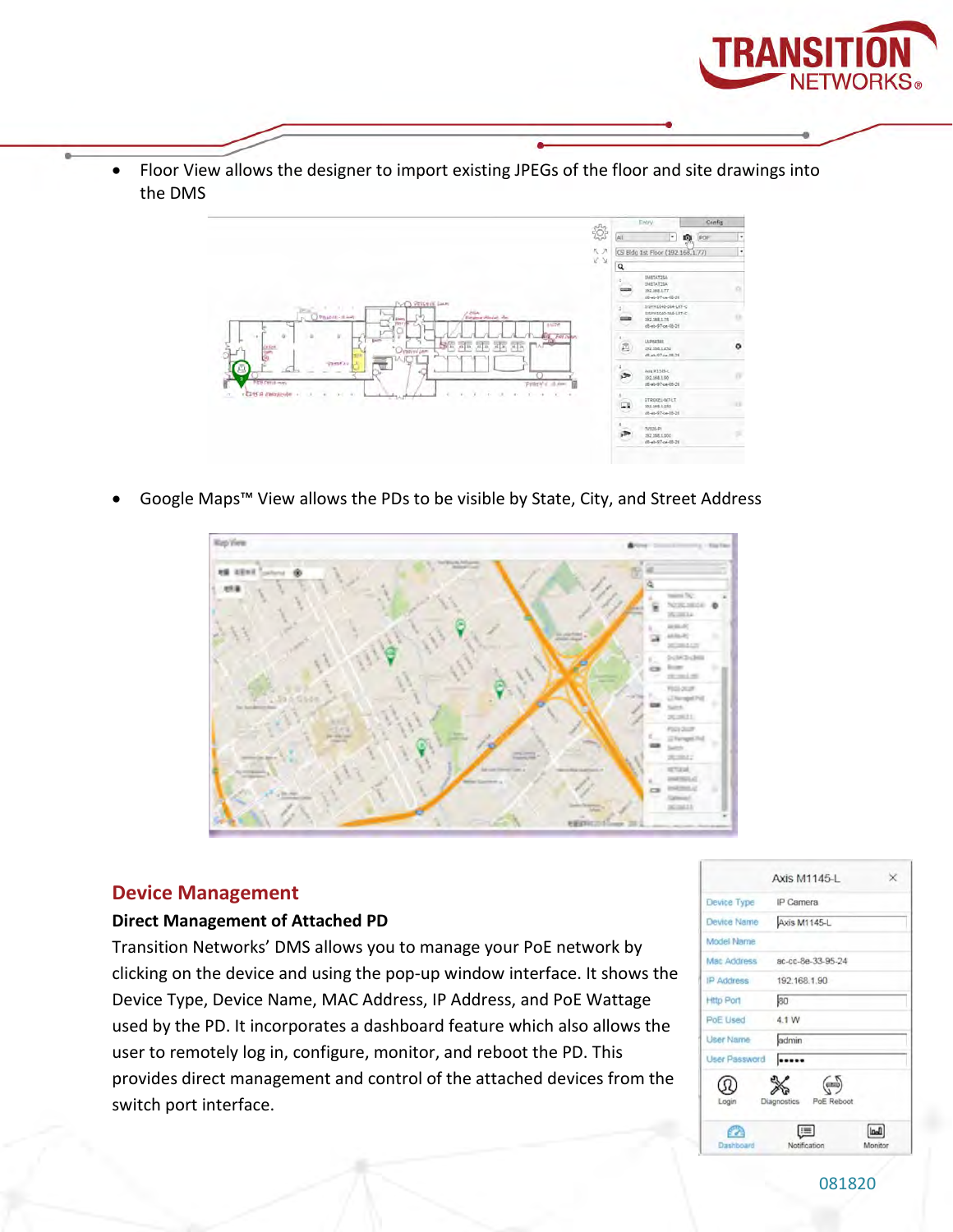

### **Network Diagnostics**

Enhanced diagnostics including IP connectivity and physical layer cabling checks and tests are available with the DMS:

- One-click cable diagnosis
- One-click to check device alive
- Instant identification of faulty cable connections
- Convenient reboot of remote devices to resume operation

| 192.168.1.77<br>Connection |
|----------------------------|
|                            |
|                            |
|                            |
|                            |
| Cable status               |
|                            |
| 192.168.1.90               |
|                            |
|                            |
|                            |
|                            |

### **Network Monitoring**

Real-time graphical monitoring of traffic and statistics, health checking of powered devices with ICMP ping "keep alive", and auto-alarming for exceeded thresholds:

- Monitor traffic and packets of devices
- Analyze by day/week/port/device
- Perform health check by threshold
- Auto-alarming if abnormal condition exists